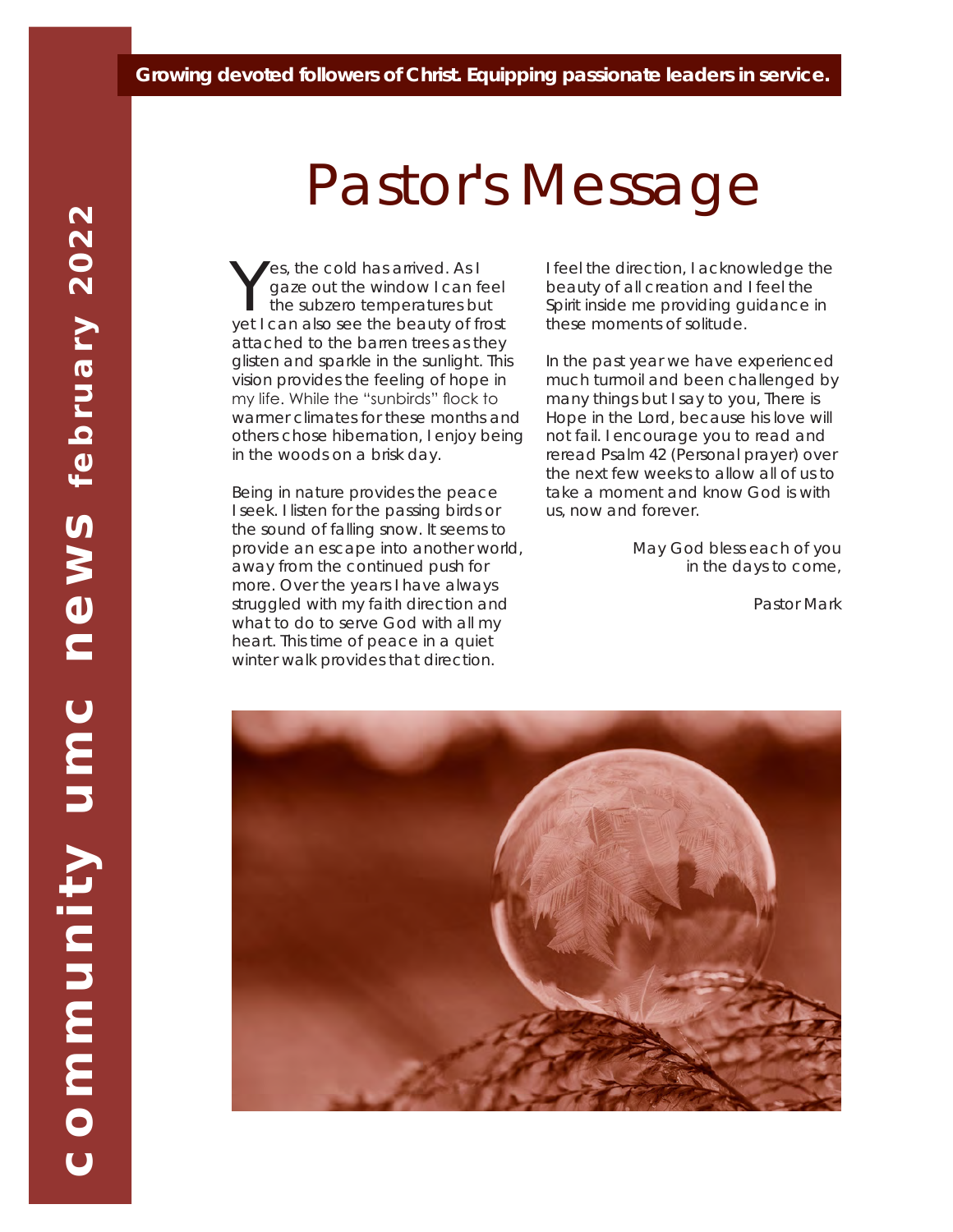# *covenant missionary support*



mission outreach **mission outreach**

**M** CUMC has had a Covenant<br>
Relationship with Paul Webster, the<br> **ILMC Missionary at Muilla Falls Agriculture** CUMC has had a Covenant UMC Missionary at Mujila Falls Agriculture Center in Zambia, Africa. Paul retired in 2020, and for one year we temporarily supported a different missionary. That missionary is no longer available for support.

After researching and considering missionaries in various parts of the world, the Mission Outreach Committee has decided to continue our support of Mujilla Falls and its new missionary, Temba Nkomozepi.

Temba is from Zimbabwe, and was commissioned as a missionary with the General Board of Global Ministries in 2017. He received a B.S. degree in Agriculture from the United Methodistrelated Africa University in Mutare, and he holds Master of Science and Ph.D. degrees in agricultural civil engineering with an emphasis on water resource management.

Temba will continue Mujila Falls projects in agriculture, education, and health projects, as well as church growth and development. Temba's favorite Bible verse is from 2 Kings 3, where the Lord fills a valley with water and protects it so people and animals can drink. "This passage," he says, "shows me that irrigation, or agricultural engineering, can play an important role in the will of God. I have made it my commitment to contribute to bringing together the perfect environment and inputs to grow crops and improve people's livelihoods."

The Outreach Committee asks that you keep Temba and all the people at Mujila Falls in your prayers. We look forward to getting to know Temba better through email correspondence, his newsletters, and perhaps a future Zoom meeting with him.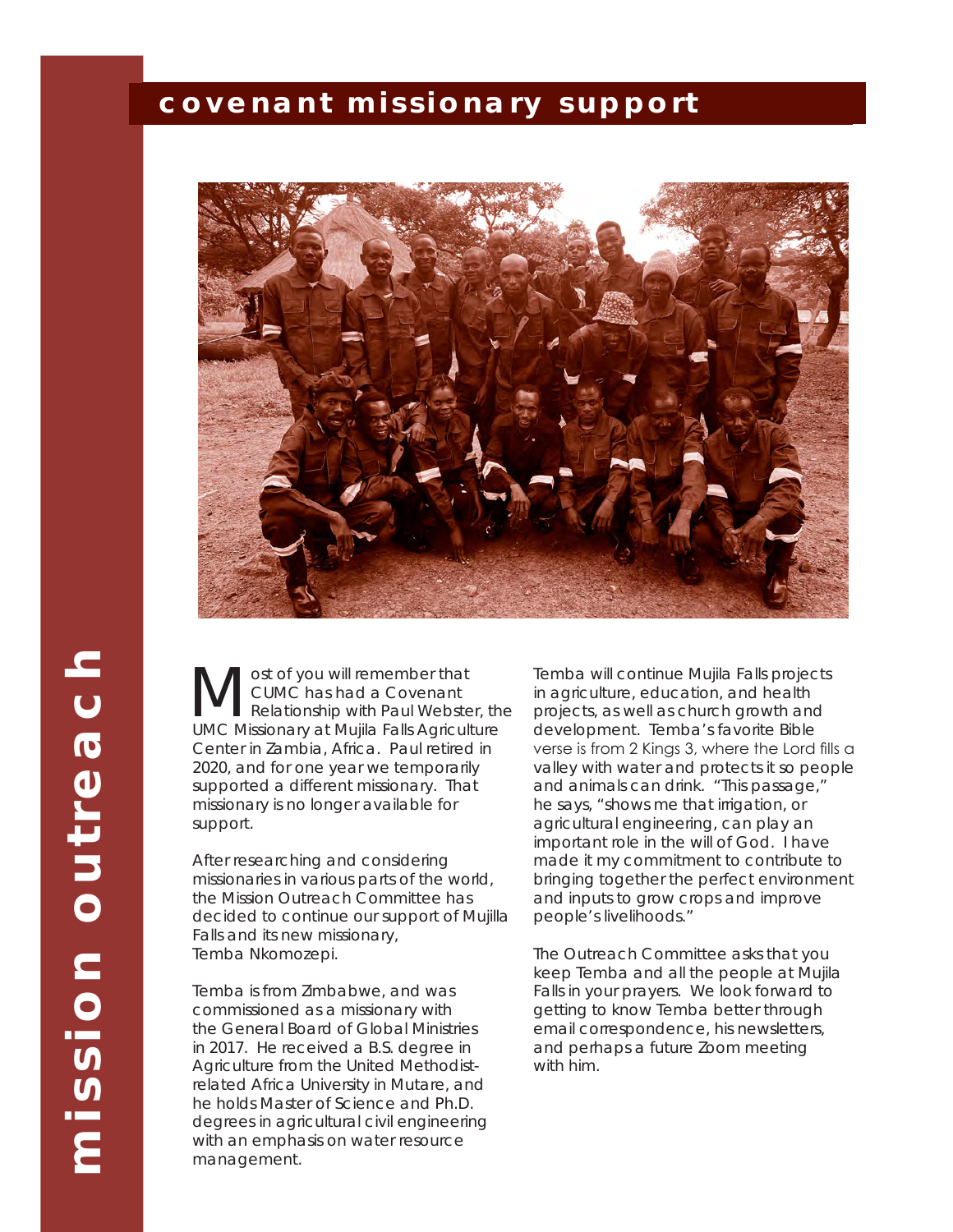# *update*



SPRC and the search committee are<br>Spleased to announce that we have<br>position to Lisa Graves. Lisa wrote in her PRC and the search committee are pleased to announce that we have offered a permanent music director application, "I would love to help your music program grow," and she provided good examples of what that might look

like. She currently is the Music Director at Christ Episcopal Church in Waukegan IL and comes highly recommended. After completing two interviews with our committee, we felt we had a good fit for a music director that can help us rebuild and refashion our music program. Lisa would work with choir, handbells, children, and organ/piano accompanying. She is a talented singer, too.

Lisa will be joining us starting in March, along with Kayoko, to gradually prepare to take over as Music Director fully in May. We are lucky to have Kayoko until then to help assist in this transition and feel blessed to have two wonderful accompanists in our midst.

### *update*



UMC provided meals for 15 Family Promise guests. Special thanks to Out and Out in Cedarburg, Beanies from Port Washington, St. Boniface Episcopal Church in Mequon, and the Quirks and Jane West, CUMC, for meals. If you patronize these establishments, or see Dan, Kim, or Jane, tell them "thank you."

Our next meal for Family Promise is April 25 through April 29. Are you the one God is calling to prepare a meal? If you would like to help, please notify Jane West (414-640-2304).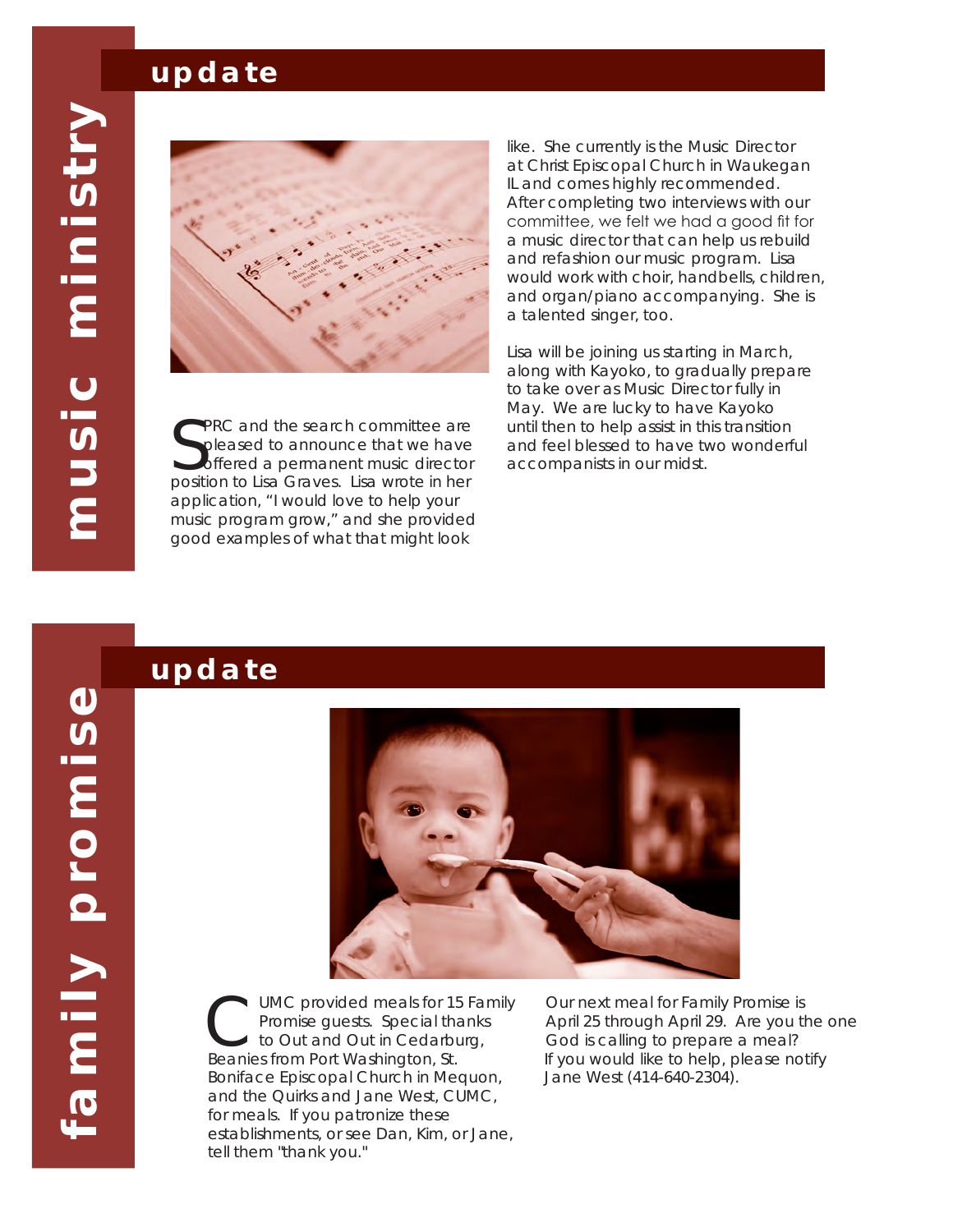# *rainbow covenant designation*



CUMC has once again met the<br>
criteria for designation as a<br>
for 2021. This is a designation that is criteria for designation as a Rainbow Covenant Church awarded to those Wisconsin Conference UMC churches who have met their full apportionment, have given to local missions, Special Sunday giving, Conference projects, National projects, International projects, In-Mission Together projects, UMCOR, and have supported a Covenant Relationship missionary.

On average, only about 25% of the Conference churches earn this designation in any given year. CUMC has met the criteria every year that the Rainbow Covenant designation has existed! You may be interested to know that in 2021, through the Mission Outreach budget and your individual giving and fund-raisers, CUMC donated \$13,562 to these various missions. What a wonderful blessing it is to work with such a generous and caring congregation.

On behalf of the Mission Outreach Committee and the thousands of people worldwide who have benefited from your generosity, THANK YOU!

# *Meals for the Stibor Family*



e are organizing a meal train for Stevie Stibor and her family. She is now at home but still recuperating.

If you are interested in answering this call to serve, contact Pam at the office (pamk@ cedarburgcumc.org - 262-377-3832) who is coordinating this effort.

Thank you on behalf of Stevie and family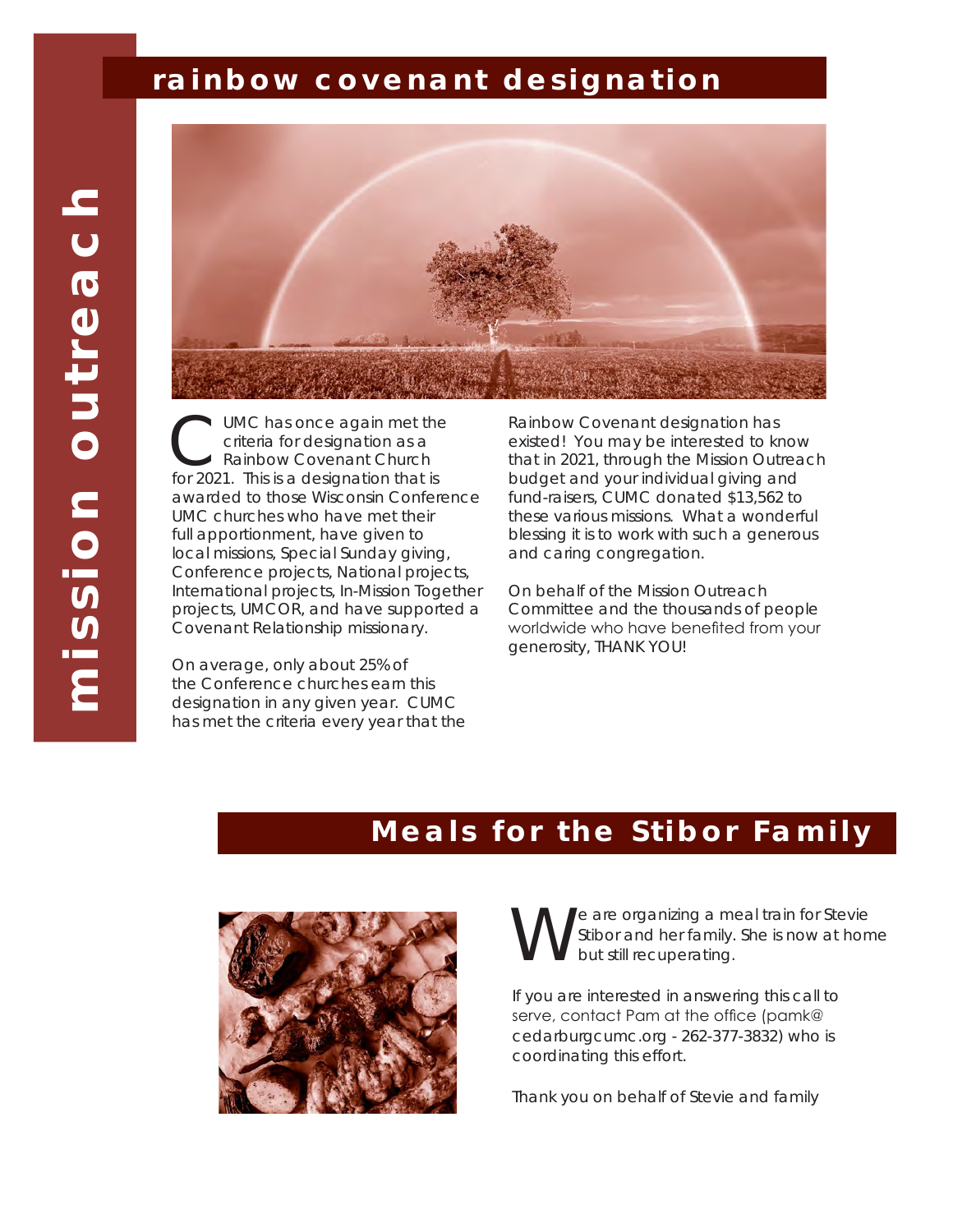# *boost our general fund!*

# Spring Craft/Bake Sale



Since our Art/Craft & Bake Sale at Christma<br>Swas so successful, we would love to<br>\$3,000 at Christmas with the generosity of the ince our Art/Craft & Bake Sale at Christmas was so successful, we would love to I bring it back for Easter! We raised over congregation. The goal of this Fundraiser is to boost our general funds for the church!

Our Christmas selection was so beautiful, and creative. Can we do it again? Could everyone contribute in some way? Bake some cookies, or loaves of bread. Be creative and think of spring crafts for the home or yard. The sale will run three Sundays in April: April 3, 10 and 17th.

If you are able to set up, organize or work the sale, please let Shirley Krenzke, 262-375-4890 or krenzke@icloud.com, know.

As is the case everywhere, Covid has made an impact on our financial condition. So remember - give as generously as you can! Help us to keep the church programming going so we can continue to grow devoted followers of Christ and equip our leaders in service!

# *fundraiser*

# Pecan Sale Continues



**Due to the slow and confusing delivery our<br>
Pecan Sale will continue for a while.<br>
This Pecan Sale is a fundraiser for Franciscan<br>
Peace Makers, Since 1995, Franciscan Peacemak.** Pecan Sale will continue for a while. Peace Makers. Since 1995, Franciscan Peacemakers has been ministering on the streets of Milwaukee reaching out primarily to women engaging in prostitution but also to the homeless and families living in poverty. The cost is \$11.00 per bag and can be purchased after church service or by contacting Vicki Streich. Thank you for your generousity!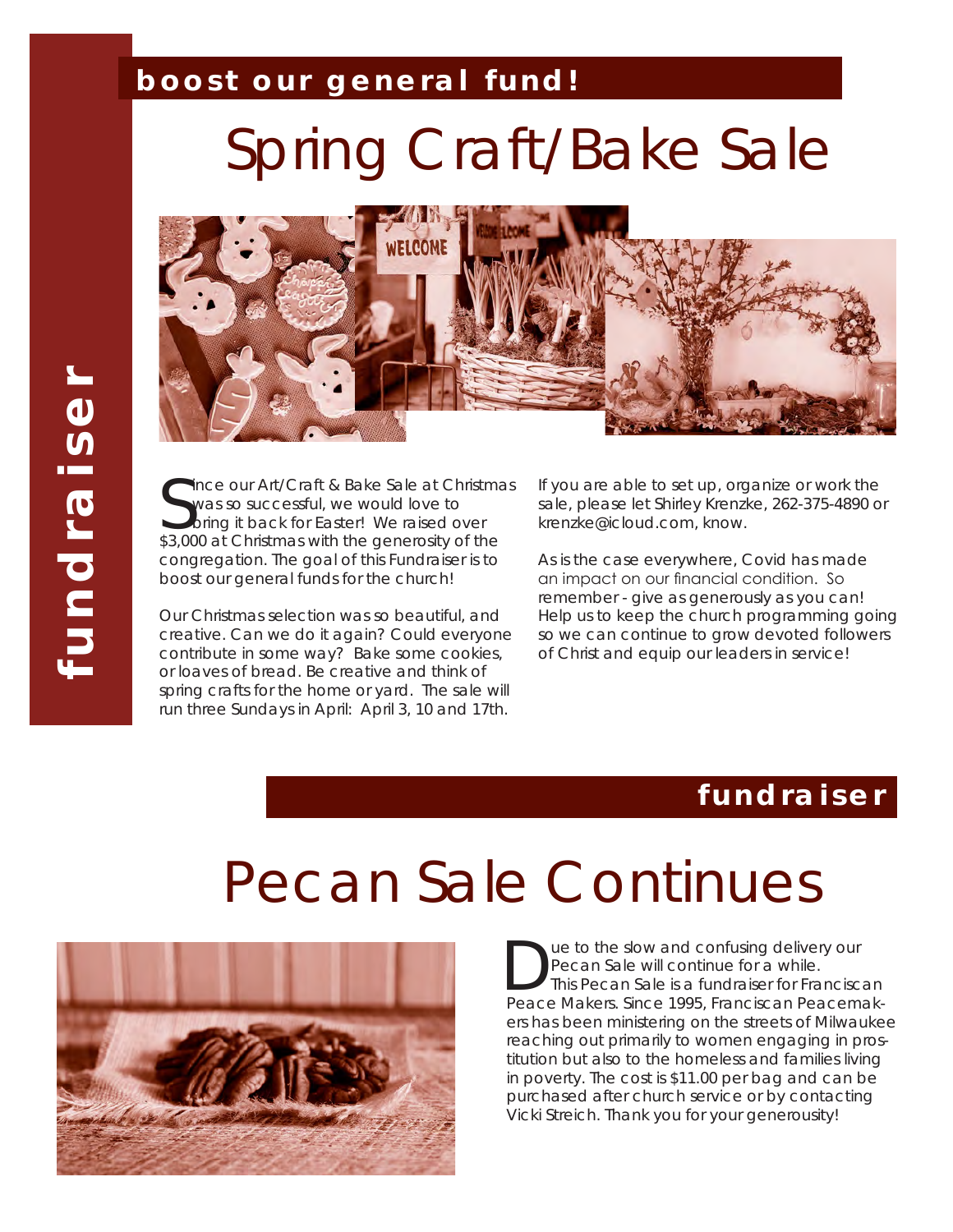# *resources for caregivers*

Befrienders met via zoom on Jan. 18th. Their discussion focused on how we can support those among us who are caregivers. We've complied a number of Ozaukee county resources and want to share them with the congregation. Also, in February we will have a brochure of these resources next to the weekly bulletins if you know of someone who might benefit from these services. We will continue to reach out one on one to individuals who have expressed the need for support so please feel free to contact Ellyn Wagner, Jenny Hansen, or Karen Maihofer for additional help.

1. Aging and Disability Resource Center of Ozaukee County 121 W Main St., Port Washington, WI 53074, PH: 262-284-8120 OR TOLL-FREE 866-537-4261 EMAIL: ADRC@CO.OZAUKEE.WI.US - Contact Name: Kathy Glaser Office Hours: 8:30 – 5 pm This is a wonderful resource for comprehensive information. In February they are offering a class relating to caregiving:

Caregiver Class – Feb. 1 – Mar. 8

Taking Care of You: Powerful Tools for Family Caregiving Powerful Tools for Caregiving is designed for family caregivers (no professional caregivers, please) of elders or persons impacted by serious illness or injury. Whether you are helping a spouse, parent, friend, someone who lives at home, in a nursing home, or across the country, it doesn't matter. What is important is that you are interested in learning some tools to help you in your caregiving role and to recognize that caring for others is not only rewarding, but at times stressful.

Class Overview: You will learn tools to:

Communicate effectively with other family members, your doctor, and paid helpers Help reduce stress Help you relax Make tough decisions Reduce guilt, anger, and depression Set goals and solve problems Take care of yourself

Contact: Sarah Prohuska - Dementia Care Specialist – 262-284-8120

- 2. Family Caregiver Coffee Break different days, times, locations around Ozaukee county – informal coffee support group – one of the three groups meets at Village Pointe Commons on the third Friday of the month from 10 until 11:30 (respite care available) Other groups meet in Port Washington and Fredonia on different days and times.
- 3. As a caregiver there are just those days when you need immediate relief and an ear to listen. AARP with the help of 211/United Way of Wisconsin are offering a new service to provide support to caregivers over the phone 877-947-2211.
- 4. Interfaith Caregivers-Ozaukee County located in Grafton, phone (262) 376-5362 This organization provides a variety of support services from respite care to transportation.

We hope this is helpful information and please reach out to a Befriender if you need assistance in contacting any of the resources above. If there is enough interest from CUMC members we will explore the idea of putting together a support group here.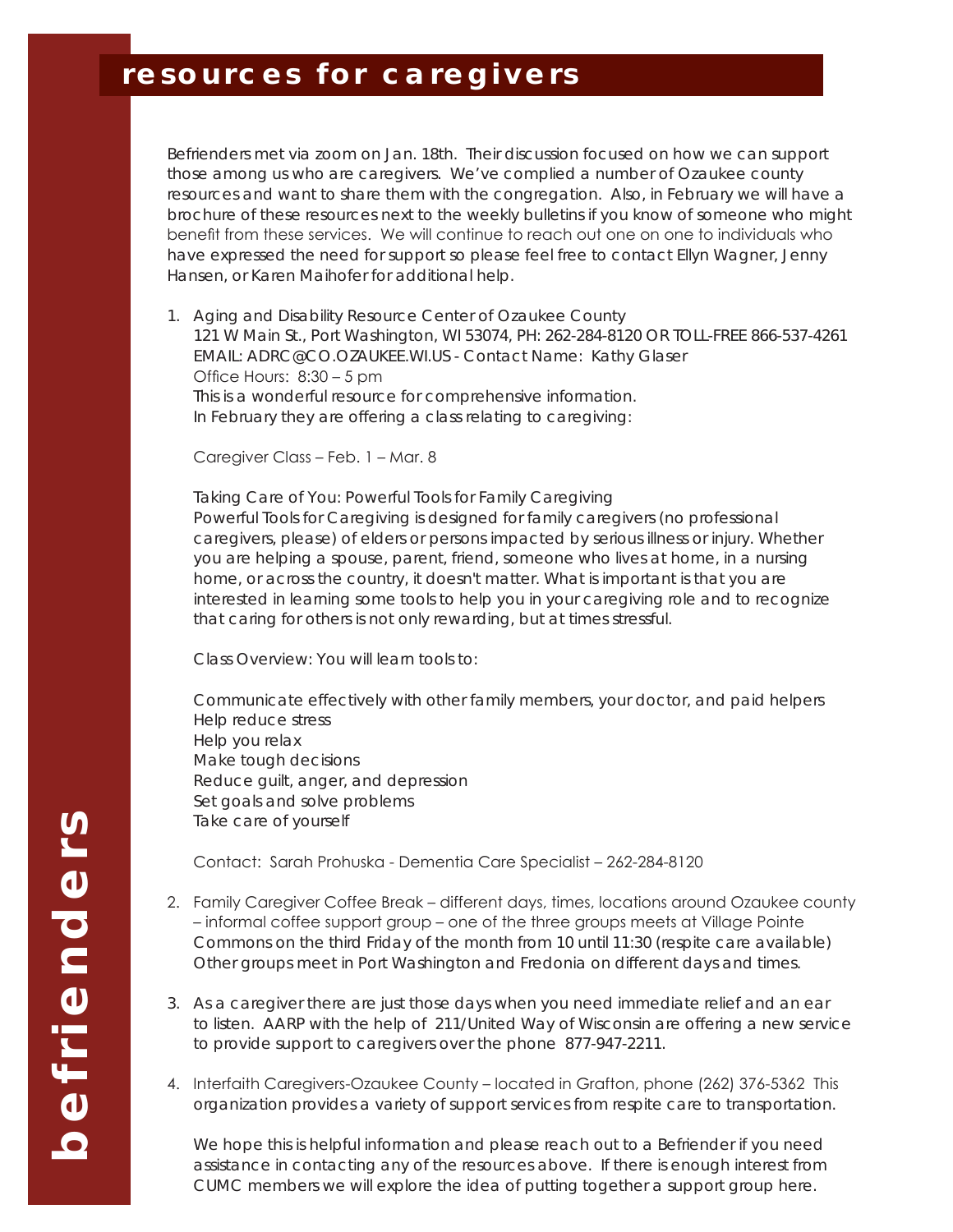# *women of faith*

On Monday, February 14, Women of Faith will<br>p.m. for fellowship and discussion of Chapte<br>bin the book. Hone: Living Eestlessky in a Scany Work use freeconference call.com to gather at 1:15 p.m. for fellowship and discussion of Chapter 5 in the book, *Hope: Living Fearlessly in a Scary World.* There was a good turnout by phone for the January meeting and a meaningful discussion! If you need more information or assistance to dial in and join the conference call, please contact Barbara Ridgely (262-377-1411) before 1:00 p.m. Thank you.

We invite all women to meet for coffee on the fourth Monday, February 28, at 9:30 a.m. at the spacious NSeven Coffee Company, located at 1307 Wisconsin Ave. in downtown Grafton, across from the Grafton Hotel. We hope for a pleasant day! Find more information at: https://www.facebook.com/ nsevencoffeecompany



# *mary martha circle*

**Mary Martha Circle will not be meeting in February.**<br>Meryou have any questions, please contact Nancy Severson.

### *district update on pastoral assignments*

On Tuesday night a joint meeting was held<br>
of the SPRC Committees from CUMC and<br>
Grand Avenue Methodist in Port Washington.<br>
Forrest Wells who is District Superintendent for the of the SPRC Committees from CUMC and Forrest Wells who is District Superintendent for the Southeast District joined us for part of the meeting. He assured the group that filling the pastoral needs to serve both congregations is a priority for the Cabinet

when considering the open positions in the Wisconsin Conference. While we do not yet know when this will happen, we want all to know that we are considered a priority.

# *first quarter coin collection*

# Harbor House

The first quarter coin collection will be going to<br>Harbor House, located in Appleton. Harbor House<br>Domestic Abuse Programs provides safe shelter<br>and support services to survivors of domestic abuse he first quarter coin collection will be going to Harbor House, located in Appleton. Harbor House Domestic Abuse Programs provides safe shelter in Northeast Wisconsin. Their mission is to empower communities to be free from domestic abuse through safety, knowledge, and engagement.

Available to shelter residents as well as non-residents, their free programming and services help individuals live a fulfilling life. All of their staff are highly trained in domestic abuse client advocacy and diversity awareness, with formal educational backgrounds in social work, human services, and education.

With the exception of their temporary shelter, all of the services offered at their Appleton location are also available through our Chilton office.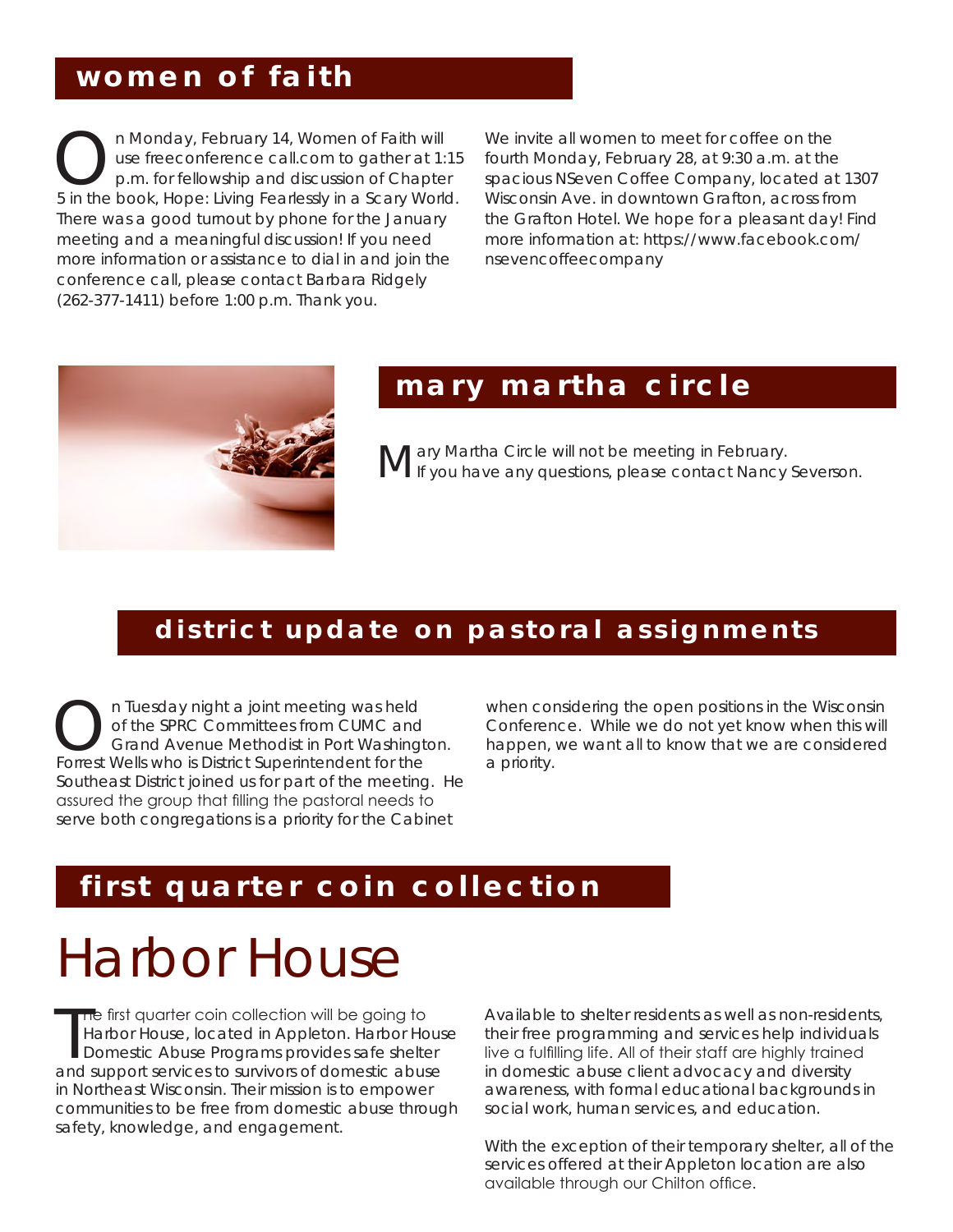

# *aluminum can drive*



# Next Collection

ur next collection day is **Sunday, June 5.** Proceeds will go to El Porvenir: Clean Water, Healthy Nicaraguans. This is an United Methodist project working in a country where 80% of the people live in poverty. 54% of rural Nicaraguans lack access to clean drinking water and 31% lack adequate sanitation facilities.

We can make a difference!

Bring your cans to church on **Sunday, June 5**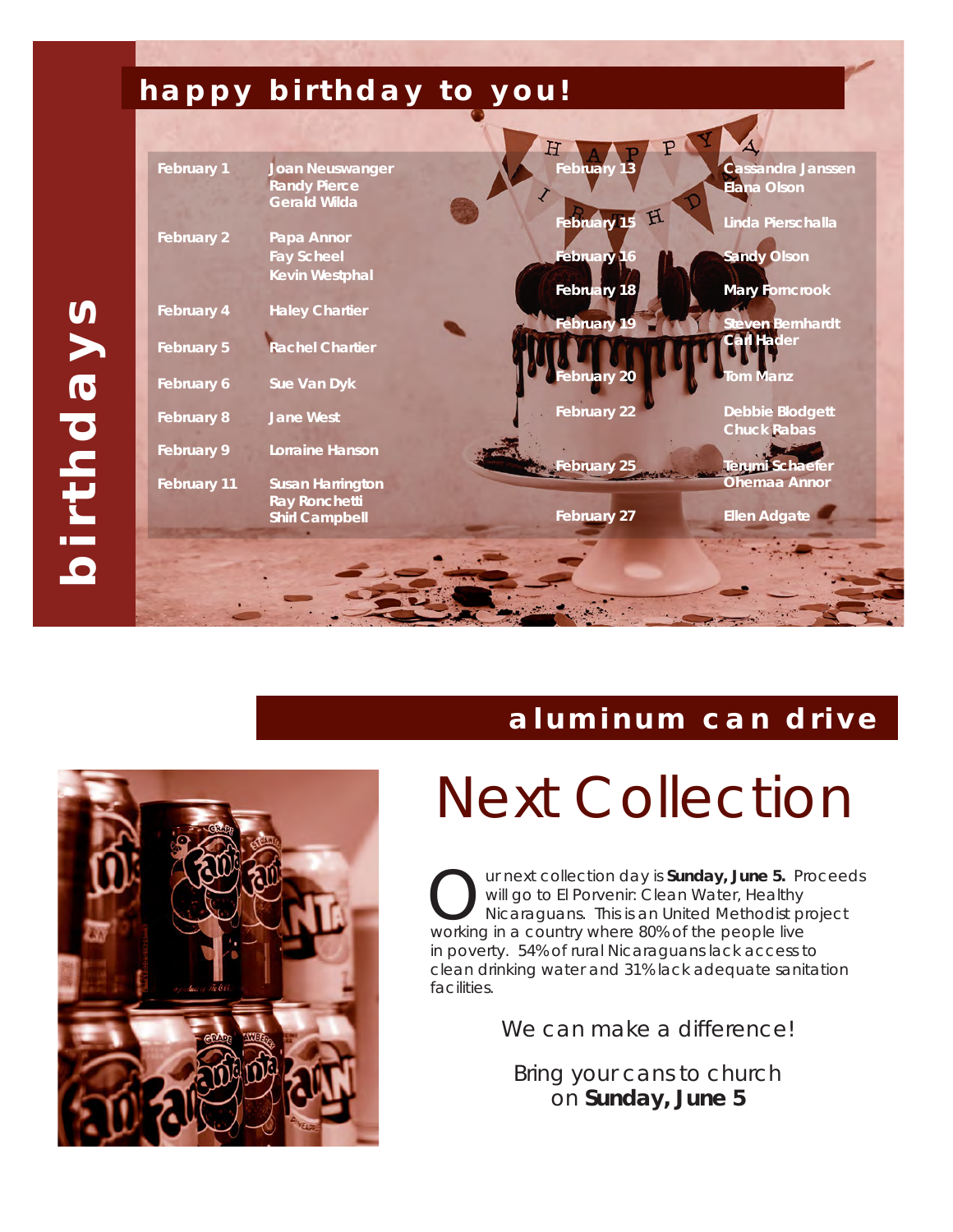### *for our covenant missionary*



The Mission Outreach Committee will<br>again be sponsoring a Super Bowl<br>Soup Sale. The proceeds of this<br>year's sale will go towards the missionary he Mission Outreach Committee will again be sponsoring a Super Bowl Soup Sale. The proceeds of this that CUMC will be supporting, Temba Nkomozepi. You can read more about Temba Nkomozepi in the Outreach article in this newsletter. This year the Super Bowl will be held on Sunday, February 13. **The Soup Sale will take place on this Sunday, after each service.**

We are asking interested congregants to make one or more quarts of their favorite soup (or chili). Please sign up on the kiosk in Fellowship Hall. **Deliver your soup to church between 1:00 p.m. - 3:00 p.m. on Saturday, February 12.** 

> **Soup will sell for \$10.00 per quart.**

We have had 100 quart containers donated to CUMC for this fund-raiser. These containers/lids will be made available on Sunday, February 6 after both services. For those of you who want to make and donate soup, please stop by church, pick up as many containers as necessary, and please indicate on the sign-up sheet your name and the number of containers that you have taken.

Because some of our congregants are not active on the internet or Facebook, please pass this information on to anyone that you think might be interested in participating.

If you have any questions, please contact Susie Heiniger, Judi McCullum or Kim Polan.

Thank you in advance for helping to make this activity successful, and for allowing us to continue in a Covenant Relationship with our United Methodist Missionary.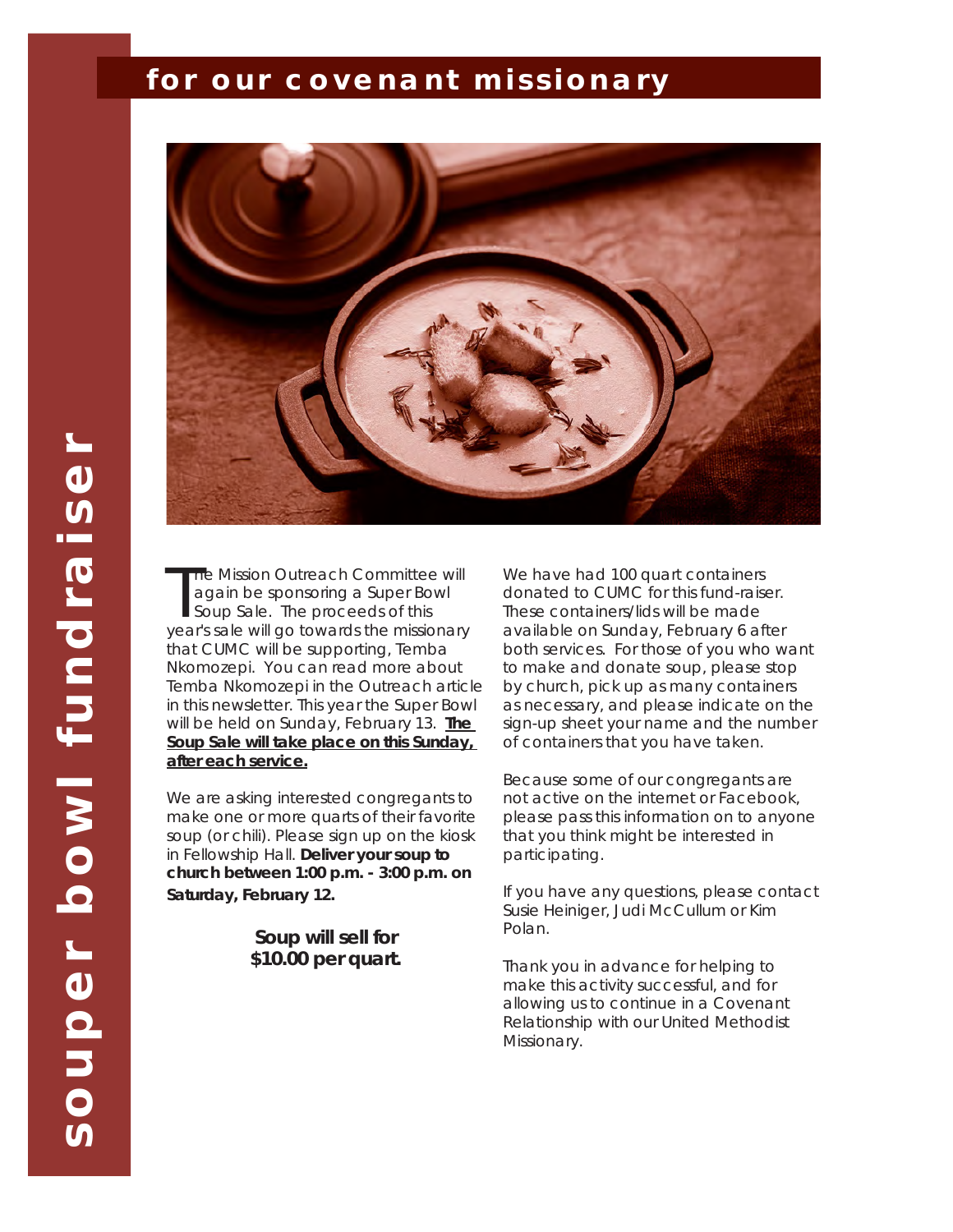#### **COMMUNITY UNITED METHODIST CHURCH Budget 2022**

|                                          | <b>Budget 2022</b> |
|------------------------------------------|--------------------|
| Revenue                                  |                    |
| <b>Fundraisers</b>                       | 6,000.00           |
| <b>Interest Income</b>                   |                    |
| <b>Loose Offering</b>                    | 1,000.00           |
| Miscellaneous Revenue                    | 1,500.00           |
| <b>Rent and Use of facilities</b>        | 200.00             |
| Revenue                                  |                    |
|                                          |                    |
| <b>Revenue-General Budget</b>            | 253,121.00         |
| <b>Special Giving</b>                    | 30,000.00          |
| <b>SBA PPP Loan Forgiveness</b>          |                    |
| <b>Unpledged Revenue</b>                 | 15,000.00          |
| <b>Total Revenue</b>                     | \$<br>298,121.00   |
| <b>Total Revenue</b>                     | \$<br>306,821.00   |
| <b>Gross Profit</b>                      | \$<br>306,821.00   |
| <b>Expenditures</b>                      |                    |
| <b>Administration</b>                    | 7,000.00           |
| <b>Christian Outreach</b>                | 7,000.00           |
| Conference                               |                    |
| <b>Annual Conference Expenses</b>        | 500.00             |
| <b>Conference Apportionment</b>          | 49,920.00          |
| <b>Total Conference</b>                  | \$<br>50,420.00    |
| <b>Copyright Licenses</b>                | 900.00             |
| <b>Credit Card Fees</b>                  |                    |
| <b>Education</b>                         | 500.00             |
|                                          |                    |
| <b>Education-Adult</b>                   | 150.00             |
| <b>Education-Children</b>                | 3,000.00           |
| <b>Youth Ministries</b>                  | 2,500.00           |
| <b>Total Education</b>                   | \$<br>5,650.00     |
| <b>Facilities</b>                        |                    |
| <b>Maintenance &amp; Repairs</b>         | 14,000.00          |
| Parsonage Utilities & Insurance          | 5,000.00           |
| <b>Utilities &amp; Insurance</b>         | 26,000.00          |
| <b>Total Facilities</b>                  | \$<br>45,000.00    |
| Landscaping                              | 3,000.00           |
| <b>Fellowship &amp; Welcoming</b>        | 750.00             |
| <b>Finance/Stewardship</b>               | 500.00             |
| <b>Music</b>                             | 1,200.00           |
| Staff Relations                          |                    |
| C.P.P.                                   | 1,838.00           |
| <b>Child Care Expense</b>                |                    |
| <b>Pastor Business Expense</b>           | 600.00             |
| <b>Pastor Continuing Education</b>       |                    |
| Pastor Health & Dental Insurance         | 900.00             |
|                                          | 16,872.00          |
| <b>Pastor Pension Plan - CRSP</b>        | 9,191.00           |
| <b>Pastor Travel Expense</b>             | 2,000.00           |
| <b>Payroll Expenses</b>                  | 181,136.00         |
|                                          |                    |
| Contra Payroll Exp - Grand Ave UMC       | (34, 136.00)       |
| <b>Total Payroll Expenses</b>            | \$<br>147,000.00   |
| <b>Staff Education</b>                   | 300.00             |
| <b>Staff Miscellaneous</b>               | 2,000.00           |
| <b>Youth Pastor Continuing Education</b> |                    |
| <b>Total Staff Relations</b>             | \$<br>180,701.00   |
| <b>Technology</b>                        | 3,000.00           |
| Worship                                  | 1,200.00           |
| <b>Total Expenditures</b>                | \$<br>306,821.00   |
| <b>Net Operating Revenue</b>             | \$                 |
| <b>Net Revenue</b>                       | \$                 |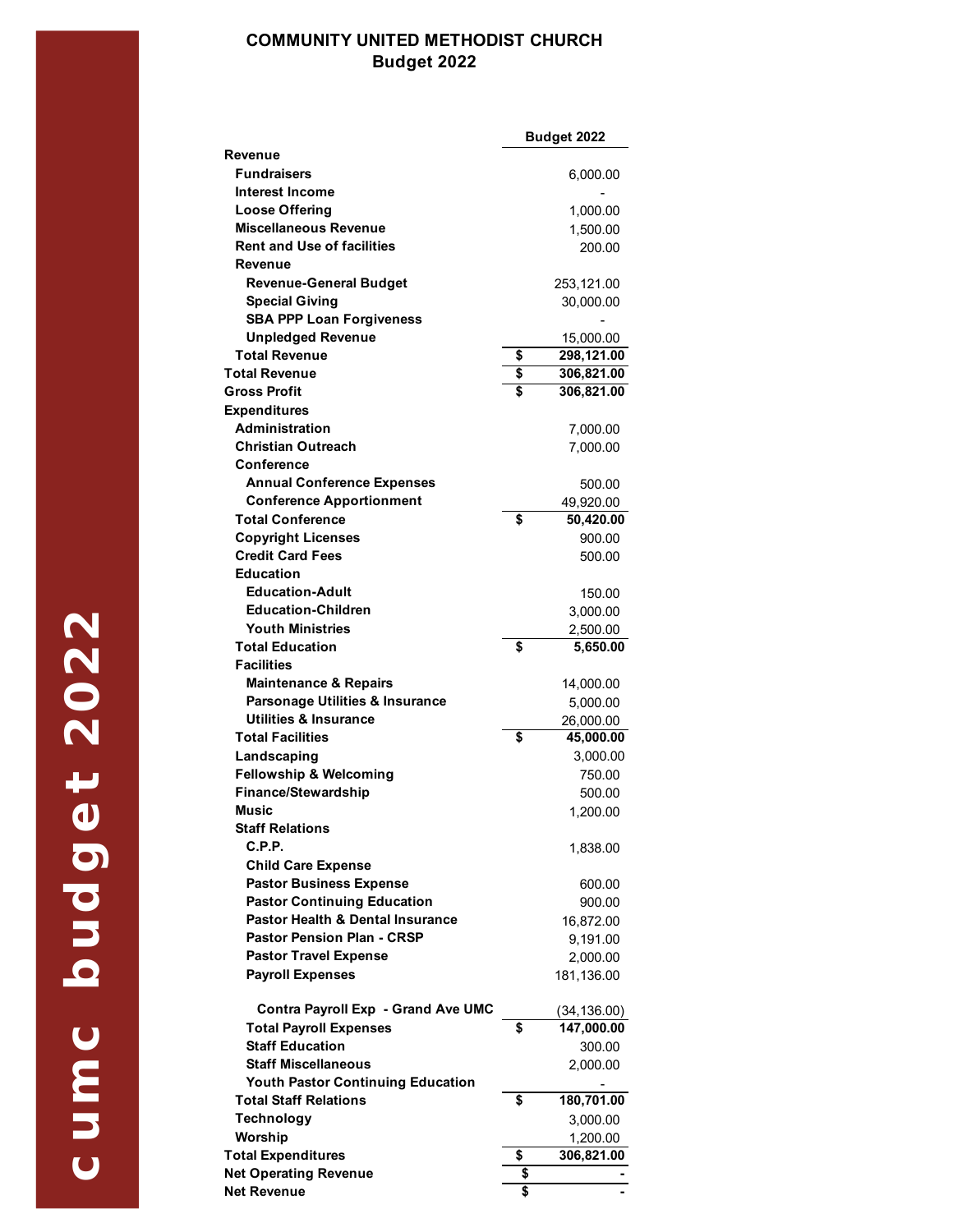# *by val nichols*

#### **Preventative Services—An Oil Change**

While waiting for my car's oil change to be completed, I strolled to the coffee shop across the street and Smiled when a van drove past with the phrase, "Preventative Services" painted on the side.

Thinking of my car, I thought, "How easy is an oil change?!" Take the old oil out and put in the new; Check other fluids and refill if necessary; Tighten all covers and maybe check tires' air pressure. **DONE!** How easy is that?? Then, I heard a whisper, "Maybe people need a Preventative **Spirit Change**."

#### **Drain Fill with**

| Prejudging others' actions ————> Patience/Understanding |                                                                  |
|---------------------------------------------------------|------------------------------------------------------------------|
| Wanting my way ——————                                   | → Wanting God's will                                             |
|                                                         | Pointing out group stereotypes → Pointing out God's Love for ALL |
| Complaining daily — Expressing Gratitude daily          |                                                                  |

Then, **HIS** quiet voice added, **"I mean, how easy is THAT?"**